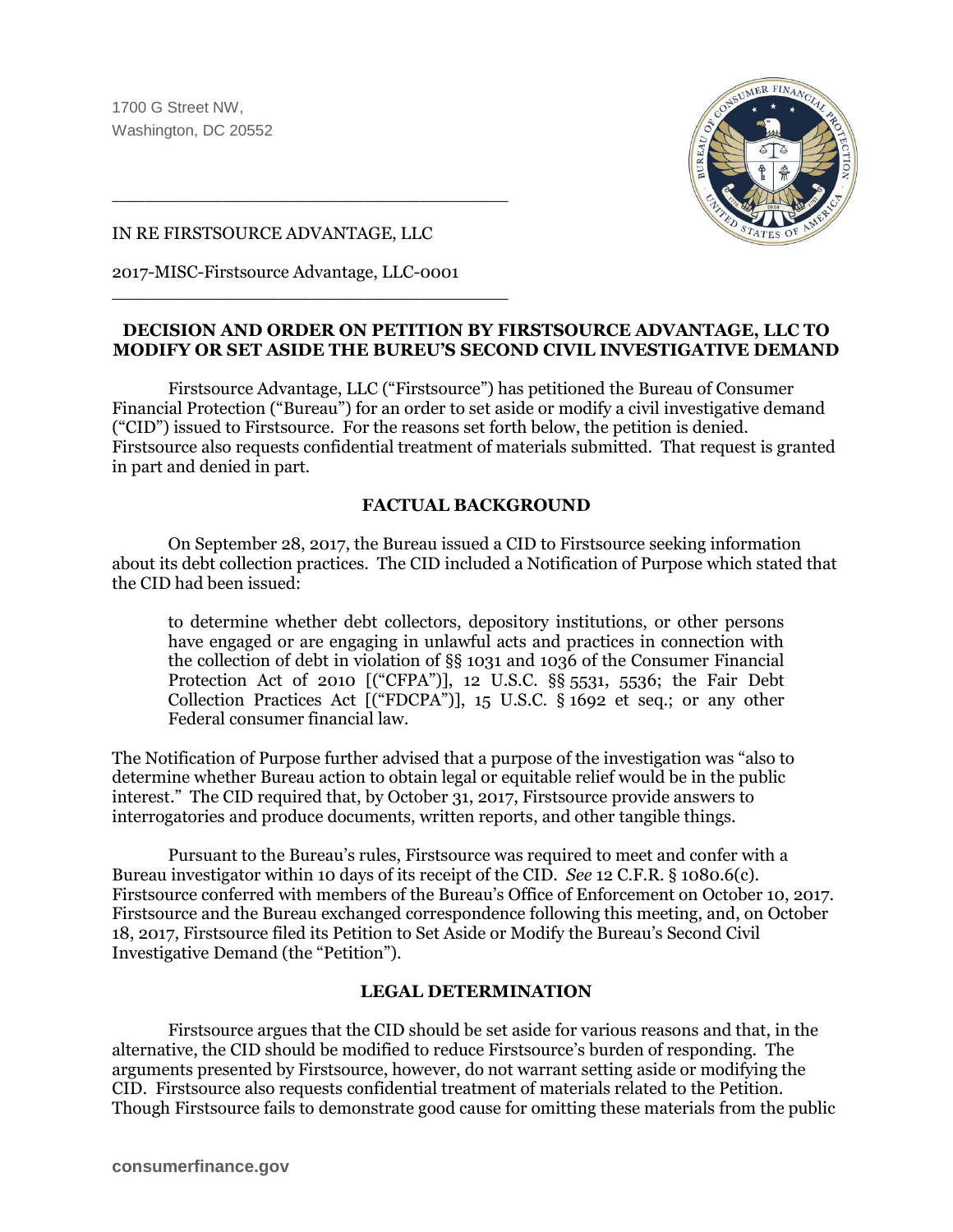record in their entirety, there is good cause to justify redacting certain confidential information. The request for confidential treatment is thus granted in part and denied in part.

## **I. FIRSTSOURCE'S PETITION TO SET ASIDE OR MODIFY THE CID**

#### **A. Request to Set Aside the CID**

Firstsource first argues that the CID is not proper because it is "rooted in erroneous factual and legal understandings as they pertain to Firstsource, the Dodd-Frank Act, and the FDCPA." Pet. at 19. Firstsource also argues that "it is clear that the purported FDCPA violations asserted by the Bureau . . . are not actionable under the bona fide error rule" and that, as a result, the Bureau has "no reasonable basis to believe there exists a violation of the FDCPA, or that the contents of the [CID] could lead to information 'relevant to a violation.' " *Id.* at 24. Firstsource's arguments here are misplaced, as they do not relate to the scope of the Bureau's authority to issue CIDs. Instead, these arguments prematurely assert substantive defenses to claims the Bureau has not yet asserted and may choose not to assert.

An entity's fact-based arguments about whether it has complied with substantive provisions of the CFPA or any other enumerated consumer law, such as the FDCPA, are not valid defenses to the enforcement of a CID. *See In re Source for Public Data, LP*, 2017-MISC-The Source Public Data, L.P.-0001 (Feb. 14, 2017), at 2. 1 Under the CFPA, the Bureau's investigative authority to issue CIDs extends to "any person" who may have any information "relevant to a violation" of federal consumer financial law, including the FDCPA. 12 U.S.C.  $\S$ § 5562(c)(1); 5481(12)(H), (14). The Supreme Court has "consistently reaffirmed" the principle that "courts should not refuse to enforce an administrative subpoena when confronted by a factbased claim regarding coverage or compliance with the law." *EEOC v. Karuk Tribe Hous. Auth.*, 260 F.3d 1071, 1076 (9th Cir. 2001) (citing, *inter alia*, *United States v. Morton Salt Co.*, 338 U.S. 632, 652–53 (1950)). Courts routinely permit agencies to investigate without first proving that the agency would ultimately have authority to bring an enforcement proceeding. *See FTC v. Ken Roberts Co.*, 276 F.3d 583, 586 (D.C. Cir. 2001) ("[C]ourts of appeals have consistently deferred to agency determinations of their own investigative authority, and have generally refused to entertain challenges to agency authority in proceedings to enforce compulsory process.") Indeed, the responses to a CID may be highly relevant to determining the merits of the agency's potential claims and the party's defenses. And, as the D.C. Circuit has noted, "[i]f parties under investigation could contest substantive issues in an [administrative subpoena] enforcement proceeding, when the agency lacks the information to establish its case, administrative investigations would be foreclosed or at least substantially delayed." *FTC v. Texaco, Inc.*, 555 F.2d 862, 879 (D.C. Cir. 1977) (en banc).

Next, Firstsource argues that the issuance of the CID "is not within the Bureau's authority under the Dodd-Frank Act" because "the Bureau has not identified (and cannot identify) any legally cognizable reason to believe that Firstsource violated the FDCPA." Pet. at 25. Even if Firstsource's assertion were true, this is not the applicable standard. The CFPA, 12 U.S.C. § 5562(c)(2), simply requires a CID to "state the nature of the conduct constituting the alleged violation which is under investigation and the provision of law applicable to such

<sup>1</sup> https://www.consumerfinance.gov/documents/2782/201703\_cfpb\_Decision-and-Order-on-Petition-by-The\_Source-for-Public-Data-LP.pdf.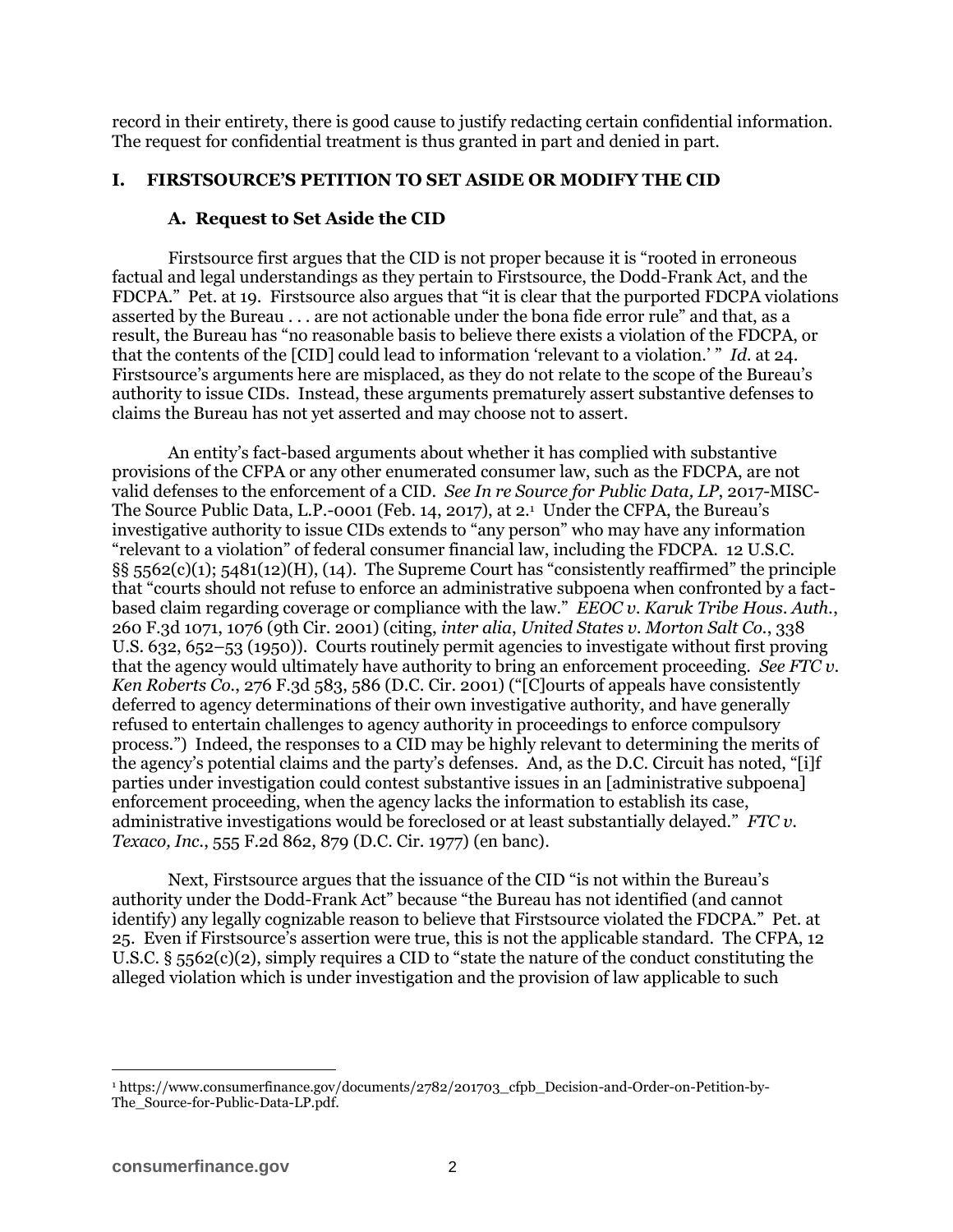violation."<sup>2</sup> This standard does not require a detailed narrative or, as Firstsource demands, a "meaningful dialogue . . . about the purpose of the investigation." Pet. at 27.

The CID that the Bureau issued to Firstsource meets the CFPA's notice-of-purpose requirement, despite Firstsource's assertion that the CID's Notification of Purpose "is written in a vague and formulaic fashion." Pet at 25. Firstsource points to various cases in support of its argument, including *In re Sealed Case (Administrative Subpoena)*, 42 F.3d 1412 (D.C. Cir. 1994). Firstsource's reliance on these cases is misplaced, however, as the nature of the defects courts identified in other CIDs is not present here. Courts regularly enforce CIDs with statements of purpose that have comparable breadth and specificity to the one in the CID issued to Firstsource. *See, e.g.*, *FTC v. O'Connell Assocs., Inc.*, 828 F. Supp. 165, 170–71 (E.D.N.Y. 1993) (approving CID with similar statement of purpose); *Hyster Co. v. United States*, 338 F.2d 183, 184–86 (9th Cir. 1964) (approving CID with similar statement of purpose); *Gold Bond Stamp Co. v. United States*, 325 F.2d 1018, 1018 (8th Cir. 1964) (approving CID with similar statement of purpose). Unlike in those CIDs, the asserted investigatory purpose at issue in *In re Sealed Case*, for example, was far broader than the asserted purpose here, referring to "other wrongdoing, as yet unknown," which is an unlimited area rather than a realm defined by statute. 42 F.3d at 1418. And even in that case, though disapproving of this undefined language, the court enforced the subpoena to the extent that it sought information relevant to permissible purposes that the subpoena also listed. *Id.* at 1414. The other cases relied upon by Firstsource, *Civil Aeronautics Board v. United Airlines, Inc.* and *Sunshine Gas Co. v. United States Department of Energy*, are likewise inapplicable for this reason. *See* 542 F.2d 394, 402 (7th Cir. 1976); 524 F. Supp. 834, 838–41 (N.D. Tex. 1981).

Firstsource's argument based on *CFPB v. Accrediting Council for Independent Colleges and Schools* ("*ACICS*"), 854 F.3d 683 (D.C. Cir. 2017), is likewise misplaced. The CID to Firstsource differs substantially from the CID at issue in *ACICS*, which was issued to an organization engaged in the accreditation of for-profit colleges. *Id.* at 685. Although the Bureau acknowledged it had no interest in educational accreditation as such, the Bureau argued that it had an interest in investigating the link between the accreditation process and the lending practices of colleges accredited through that process. *Id.* at 691. The court found that the CID was defective, not because the link between accreditation and these lending practices was beyond the scope of the Bureau's investigative authority, but because that link "[did] not appear on the face of the Notification of Purpose." *Id.*

In contrast to the CID in *ACICS*, the Notification of Purpose in the CID issued to Firstsource identifies conduct at issue that falls squarely within the Bureau's authority under the CFPA (*i.e.*, "the collection of debt") and makes clear that this is the conduct being investigated. *See* 12 U.S.C. § 5481(15)(A)(x). First source not only has shown that it adequately understands the activity under investigation but also has provided substantive legal defenses to potential violations of law it believes the Bureau to be investigating. In sum, the fact that "a notification of purpose [uses] broad terms to articulate an investigation's purpose," as is the case here, does not constitute a defect in the CID. *See ACICS*, 854 F.3d at 690. Despite its generality, the Bureau's Notification of Purpose has provided Firstsource "with sufficient notice as to the nature of the conduct and the alleged violation under investigation" and provides an ample basis to

<sup>&</sup>lt;sup>2</sup> Firstsource also argues that, under 12 U.S.C.  $\S5562(c)(1)$ , the Bureau must have a " 'reason to believe' that a federal consumer protection law was violated" in order to issue a CID. Again, Firstsource misconstrues the standard required by the CFPA. Section 5562(c)(1) gives the Bureau authority to issue a CID "[w]henever the Bureau has reason to believe that any person may be in possession, custody, or control of any documentary material or tangible things, or may have any information, relevant to a violation."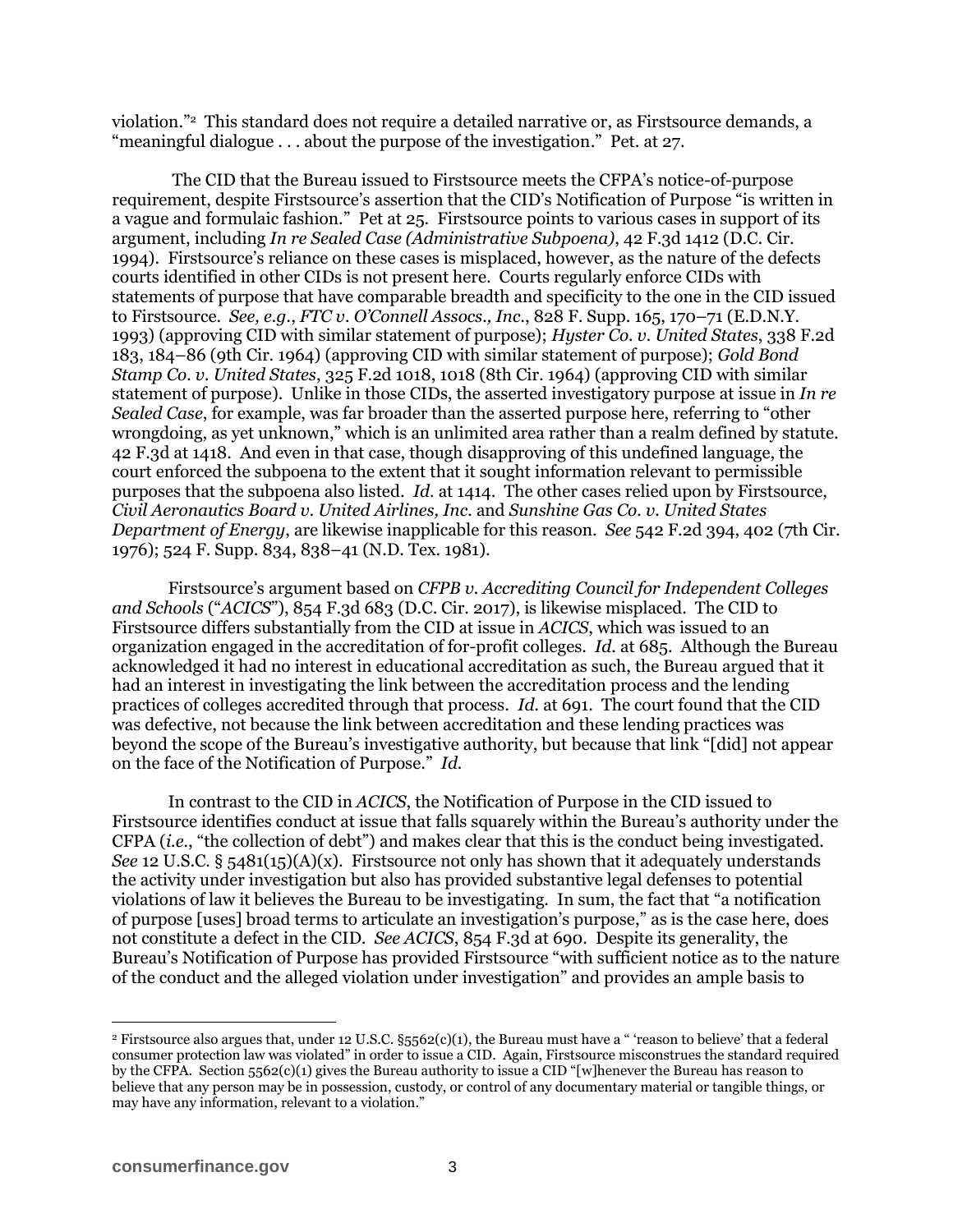determine that, under *Morton Salt*, "the inquiry is within the authority of the agency and [] the information sought is reasonably relevant." *Id.* at 690, 691.

Finally, Firstsource makes a general claim throughout the Petition that it has already produced data and documents to the Bureau and, therefore, should not be asked to produce more. *See, e.g.,* Pet. at 1–2, 10, 12. Firstsource has previously produced information to the Bureau, but the Petition offers no legally cognizable argument as to why this should preclude enforcement of the CID and, indeed, has not demonstrated that any of the information requested in this CID is duplicative of information that the Bureau already possesses. Firstsource therefore has not shown that the CID is unreasonably duplicative or unduly burdensome on this ground. *See, e.g., Fresenius Med. Care v. United States*, 526 F.3d 372, 376- 77 (8th Cir. 2008) (rejecting argument that administrative "subpoenas are unreasonable because they request documents given the government in previous investigations" where recipient "fail[ed] to identify the documents already in the government's possession."). Firstsource also seems to suggest that, because the information now requested does not seem "traceable" to information produced in response to the First CID and because the Bureau *could* have previously requested this information in the First CID and in other contexts, this CID is improper. *See* Pet. at 13. This argument is unavailing and, again, seems to misconstrue the requirements for issuing a CID. As noted above, the Bureau properly issued this CID pursuant to its investigative authority under 12 U.S.C. §  $5562(c)(1)$  and consistent with the requirements of §  $5562(c)(2)$ . First source identifies no authority that precludes a law enforcement agency from making follow-up requests for information; to the contrary, as also noted above, the CID here meets the applicable standard established by the Supreme Court in *Morton Salt*, and adequately informs Firstsource of the purpose of the CID and investigation. *See Morton Salt*, 338 U.S. at 369 ("Even if one were to regard the request for information in this case as caused by nothing more than official curiosity, nevertheless law-enforcing agencies have a legitimate right to satisfy themselves that corporate behavior is consistent with the law and the public interest . . . . [I]t is sufficient if the inquiry is within the authority of the agency, the demand is not too indefinite and the information sought is reasonably relevant.").

For the foregoing reasons, Firstsource's request that the CID be set aside is denied.

## **B. Requested Modifications**

Firstsource requests that, "in the alternative to setting aside the [CID] in its entirety[,] the Bureau state its rationale for the investigation, including a response to the issues raised regarding the lack of basis to believe violations occurred." Pet. at 28. Firstsource reasons that only thereafter can Firstsource and the Bureau discuss production of materials responsive to the CID. *Id.* at 28-29. Firstsource thus requests a modification to the *process* for responding to a CID— not a modification to the CID itself. Firstsource identifies no basis in the Bureau's regulations for such a request; in any event, as discussed above, the Notification of Purpose in the CID provides Firstsource with sufficient notice under applicable law. The CID identifies potential violations of specific statutory provisions regarding conduct associated with the collection of debt.

Firstsource also argues that the CID should be modified because it seeks nonexistent information which Firstsource is not required to create under the Federal Rules of Civil Procedure. Pet. at 29. This claim appears to be based on an incorrect understanding of Requests for Tangible Things 1 and 2. Specifically, Firstsource contends that these items request "a list of calls," which Firstsource "does not have, and does not have the ability to create." Pet. at 30. However, Requests for Tangible Things 1 and 2 very clearly request "recordings of calls,"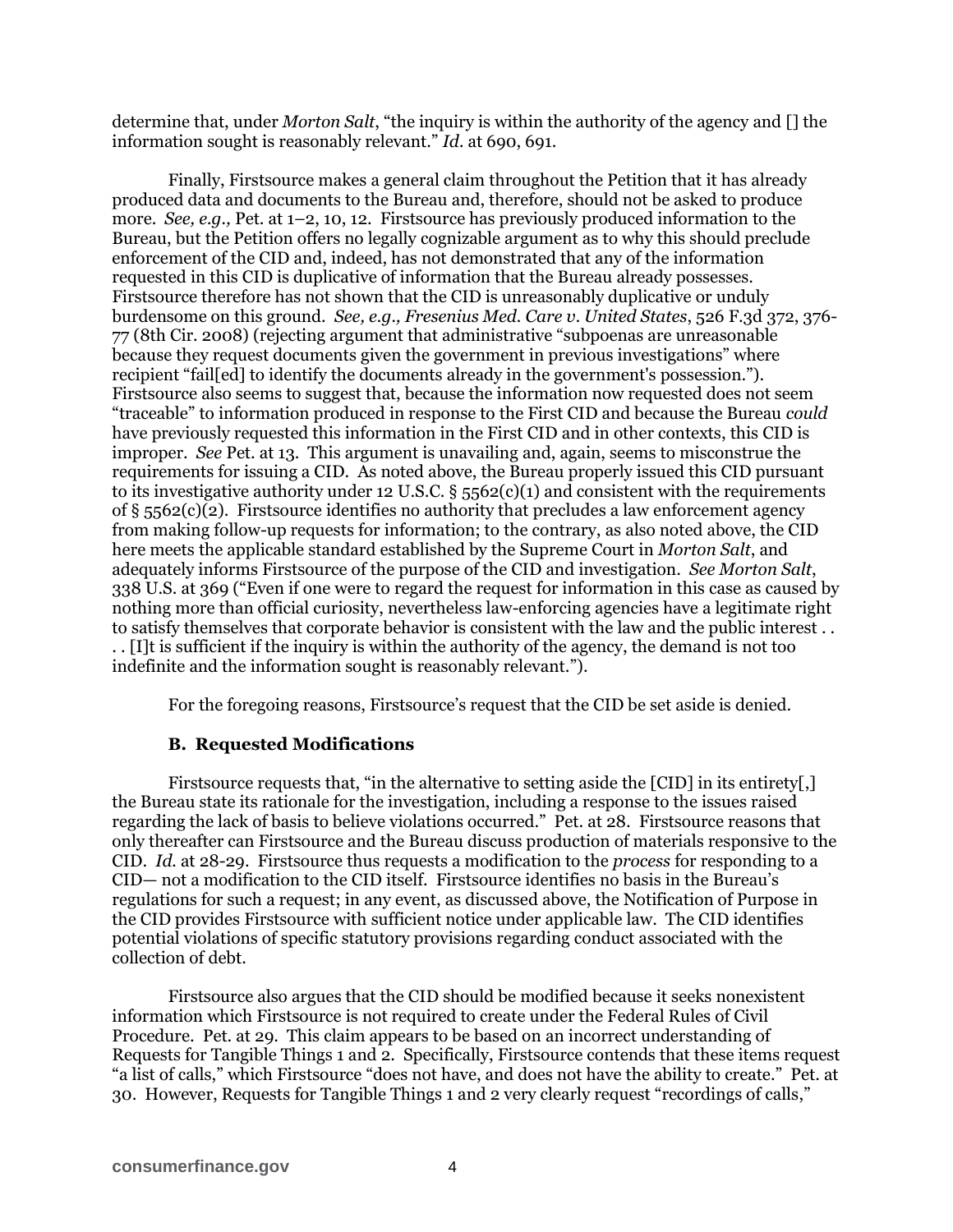which Firstsource admits to having in its possession in the Petition. Since the text of the CID is clear that it seeks the recordings, and not lists, there is no basis to modify the CID on this ground.

Additionally, Firstsource requests that the CID be modified to include definitions for the terms "settlement options" and "credit bureau disclosure," used in Requests for Tangible Things 1 and 2, respectively. *See, e.g.*, Pet. at 31 and 40. However, the Bureau has already provided Firstsource with its understanding of how Firstsource used those terms. Specifically, the Bureau provided Firstsource with Bates numbers of documents previously submitted by Firstsource that illustrate circumstances in which Firstsource appeared to be discussing settlement options and credit bureau disclosures. When Firstsource requested clarification, Bureau staff promptly provided additional context, including numerous additional references to Firstsource's own documents. Given the specificity of the Bureau's clarifications to date, it is not necessary to modify the CID to include definitions of these terms.

Firstsource also contends that the CID should be modified to delete Requests for Tangible Things 1, 2, and 3 because they are "disproportionate." Pet. at 35. Firstsource offers three arguments in support of this contention, all of which are unavailing on the current record.

*First*, First source primarily relies on its argument that complying with these requests would impose an undue burden because the requests require "a manual review of hundreds of thousands of audio files." Pet. at 31. This statement, on its own, is not an adequate showing of undue burden. At least one circuit court of appeals has held that, in the administrative subpoena context, "[w]hat is unduly burdensome depends on the particular facts of each case and no hard and fast rule can be applied to resolve the question." *EEOC v. United Air Lines, Inc.*, 287 F.3d 643, 653 (7th Cir. 2002) (citing *F.T.C. v. Shaffner*, 626 F.2d 32 (7th Cir.1980)). Firstsource has not met this standard. Firstsource's only specific contention with respect to the purported burden of the production is the assertion that the request for recordings would require manual review of audio files. But, "[c]onclusory allegations of burdensomeness are insufficient." *Id.*; *see also In re Rent-A-Center*, 2017-MISC-RENT-A-CENTER-001 (Oct. 12, 2017),<sup>3</sup> at 6 (quoting *In re UniRush, LLC*, 2015-MISC-UniRush-0001 (Dec. 2, 2015),<sup>4</sup> at 3).

*Second*, Firstsource argues that the CID is disproportionate because it is "unlikely to serve an investigatory purpose." Pet. at 35. This contention is based on the argument that the Bureau's investigation is improper because Firstsource believes it has not violated the law. As explained above, this argument is unavailing, and as such, it does not warrant ordering any modification to the CID.

*Third*, Firstsource argues that the CID is disproportionate because "imposing this burden on Firstsource is unnecessary." Pet. at 36. This argument is premised on the notion that the Bureau *could* have requested a sampling approach, rather than demanding "[a]ll recordings." CID at 1. Firstsource proposed no such modification during the meet-and-confer process. Only now, through its Petition, has Firstsource suggested "designing a statistically sound sampling approach." Pet. at 37. This proposal is not timely under the applicable rules. *See* 12 C.F.R. § 1080.6(c)(3) ("The Bureau . . . will consider only issues raised during the meet and confer process"). But, even if it were, Firstsource has failed to provide any background

<sup>3</sup> https://www.consumerfinance.gov/documents/5730/cfpb\_petition-to-modify\_rent-a-center-inc\_decision-andorder.pdf.

<sup>4</sup> http://files.consumerfinance.gov/f/201512\_cfpb\_decision-on-petition-by-unirush-llc-to-modify-or-set-aside-civilinvest.pdf.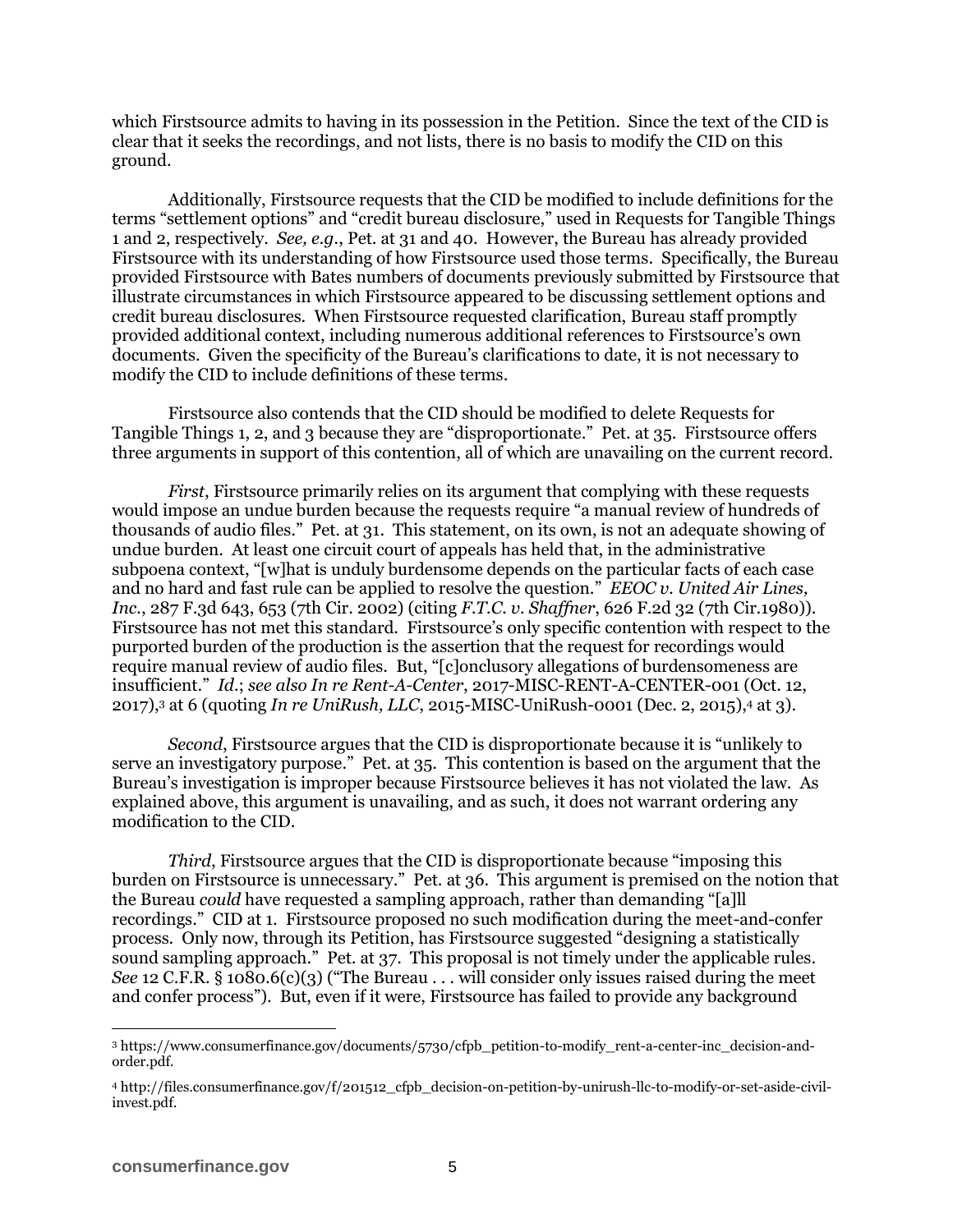information and parameters that would allow the Bureau to issue an informed and appropriate modification of the CID. For this reason, the CID cannot be modified to encompass a sampling approach at this time, and the modification request is, accordingly, denied. Nevertheless, Firstsource is encouraged to provide additional relevant information that may assist Bureau staff in modifying the CID in this fashion, and the Assistant Director for Enforcement or Deputy Enforcement Director, as appropriate, may adopt such an approach.

Additionally, Firstsource argues that the CID is improper because some of the recordings requested are "time-barred" under 15 U.S.C. § 1692k(d). Pet. at 37. Firstsource did not raise this issue during the meet-and-confer process, and, as noted above, the Bureau may consider only issues raised during the meet-and-confer process. *Id.* Firstsource's request that the CID be revised to exclude so-called "time-barred accounts" is therefore denied. Pet. at 40. However, even if the Bureau could now consider this request for modification, the request would likewise be denied. The Supreme Court has noted that the term "relevant" has been given "generous construction" by reviewing courts, and that " 'virtually any material that might cast light on the allegations' " is relevant. *McLane Co. v. EEOC*, 137 S. Ct. 1159, 1165 (2017) (quoting *EEOC v. Shell Oil Co.*, 466 U.S. 54, 68 (1984)); *cf. United States v. Golden Valley Elec. Ass'n*, 689 F.3d 1108, 1113–14 (9th Cir. 2012) ("We 'must enforce administrative subpoenas unless the evidence sought by the subpoena is plainly incompetent or irrelevant to any lawful purpose of the agency.' "). Even assuming for the sake of argument that potential claims under the FDCPA are time barred, Firstsource's argument still would not prevail. The Notification of Purpose makes it clear that the Bureau is also investigating whether there have been violations of the CFPA, which features a statute of limitations providing that, with certain exceptions, "no actions may be brought under [Title X of the CFPA] more than 3 years after the date of discovery of the violation to which an action relates." 12 U.S.C. § 5564(g)(1). Thus, if the violation has not yet been discovered, then the statute of limitations has not begun to run. And here, the Bureau seeks the recordings in question to determine (and discover) whether there has been a violation.

Firstsource concludes its discussion of modifying the CID by requesting that Interrogatories 3, 4, and 5 be deleted. Pet. at 39. However, Firstsource provides no additional argumentation or analysis as to why the Bureau should do so, and, in fact, there is no fifth interrogatory. Without additional information, and since the Requests for Tangible Things remain unmodified, the Bureau has no basis on which to grant Firstsource's request to delete Interrogatories 3 and 4.

#### **II. FIRSTSOURCE'S REQUEST FOR CONFIDENTIAL TREATMENT**

Firstsource requests confidential treatment for its Petition and this Order. Under the framework the Bureau has set forth for evaluating requests for confidential treatment, Firstsource has failed to demonstrate good cause for omitting these materials from the public record in their entirety. However, though not argued by Firstsource, there is good cause to justify redacting certain confidential information. Firstsource also requests confidential treatment of the First and Second CIDs. Pet. at 40. These materials are not included in, or attached as exhibits to, either the Petition or this Order. It is therefore unnecessary to consider these materials.

The Bureau's regulations governing investigations provide that a petition to modify or set aside a CID and the Bureau's order in response thereto are "part of the public records of the Bureau unless the Bureau determines otherwise for good cause shown." 12 C.F.R. § 1080.6(g). As the Bureau has explained, a petitioner bears the burden of demonstrating good cause that its petition should not be made public. *See In re Great Plains Lending, LLC*, 2013-MISC-Great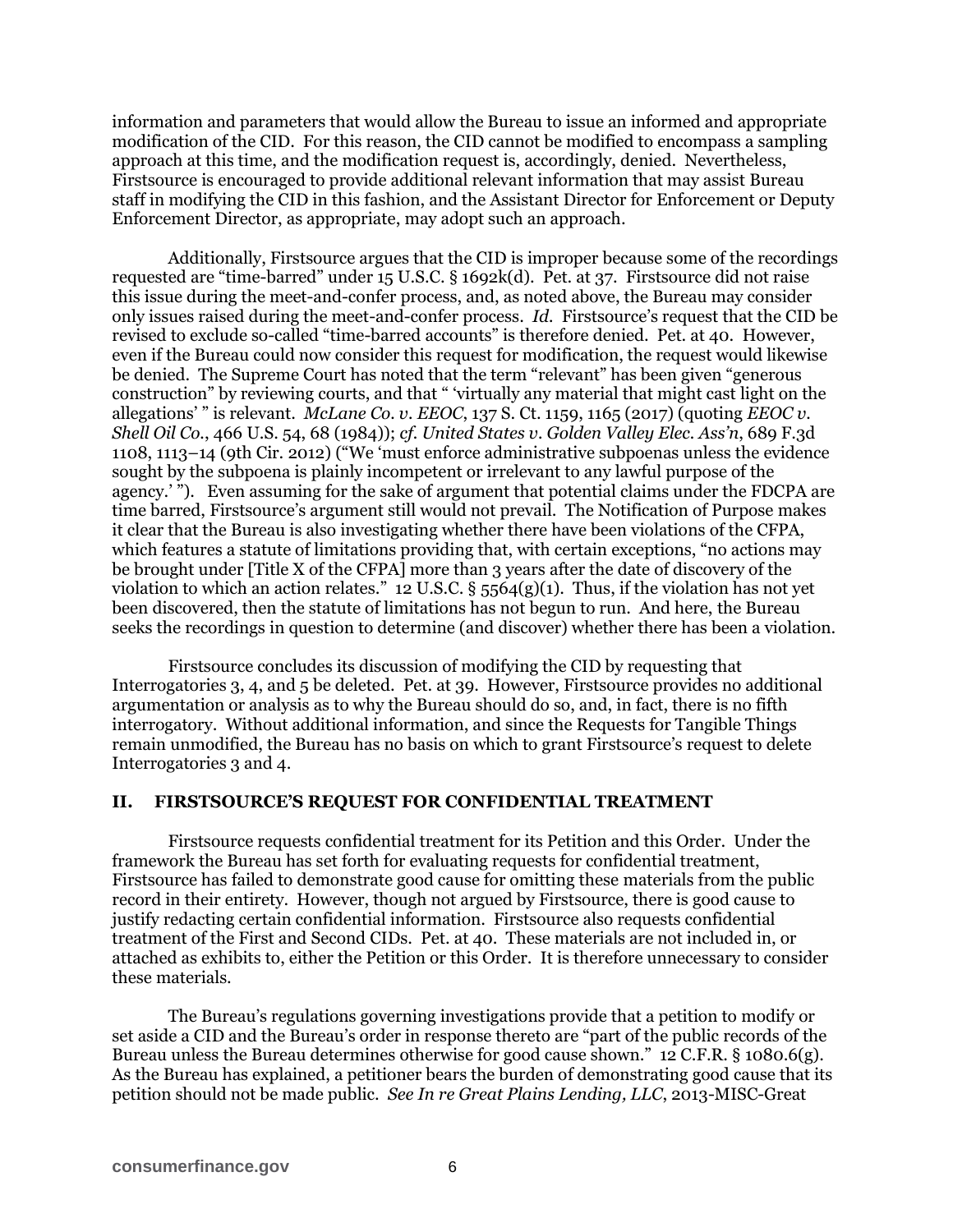Plains Lending-001 (Sept. 26, 2013),<sup>5</sup> at 2; *In re Zero Parallel, LLC*, 2016-MISC-Zero Parallel-0001 (July 1, 2016),<sup>6</sup> at 2; *see also Martin Marietta Corp. v. Dalton*, 974 F. Supp. 37, 40 n.4 (D.D.C. 1997) ("In 'reverse-FOIA' cases, the party seeking to prevent a disclosure the government itself is otherwise willing to make assumes that burden"). This standard mirrors that of the Federal Trade Commission, *see* 16 C.F.R. § 4.9(c)(1), and is consistent with the "general policy favoring disclosure of administrative agency proceedings." *FCC v. Schreiber*, 381 U.S. 279, 293 (1965) (affirming agency authority to promulgate a rule generally requiring public disclosure of investigative information).

In evaluating whether a petitioner has shown "good cause" under 12 C.F.R. § 1080.6(g) to warrant withholding a petition and responsive order from the public record, the Bureau generally looks to the standards for withholding material from public disclosure established by the Freedom of Information Act ("FOIA").<sup>7</sup> *See In re Heartland Campus Sols., ECSI*, 2017- MISC-Heartland Campus Solutions, ESCI-001 (Sept. 8, 2017),<sup>8</sup> at 9. Accordingly, the Bureau will publicly disclose a petition to modify or set aside a CID unless either (i) the petitioner has made a factual showing that the information in the petition falls within one of the FOIA exemptions or (ii) the Bureau determines that there exists other good cause to withhold all or a portion of the petition from public disclosure and the withheld information is not otherwise required by law to be made public.

As grounds for its request, Firstsource notes that the materials contain (1) confidential supervisory information ("CSI"); (2) confidential investigative information ("CII") relating to the Bureau's investigation of Firstsource and other supervised financial institutions; (3) personally identifiable information ("PII"), consisting of consumers' last names and account numbers in the CID; and (4) sensitive commercial information regarding the business relationships between Firstsource and other supervised financial institutions. Pet. at 40–41. With respect to the last category, the Petition does not name any entities with which Firstsource has a business relationship; Firstsource has replaced the names of its clients with "Client A" and "Client B." *See, e.g.*, Pet. at 17. This Order likewise does not mention the names of those institutions. The PII in question is contained only in the CID itself, not in the Petition or this Order. Since the CID would not become part of the public record upon the publication of Firstsource's Petition and this Order, there is therefore no need to address these categories further.

Firstsource does not elaborate on what information it wants shielded from disclosure as CII. Neither Firstsource's Petition nor this Order extensively discusses CII, beyond identifying Firstsource. Though the Bureau's investigations are generally non-public, *see* 12 C.F.R. § 1080.14(b), there is a specific prescription regarding public disclosure of petitions to set aside or modify CIDs under 12 C.F.R.  $\S$  1080.6(g). First source's request for confidential treatment on the basis that the materials contain CII is therefore unpersuasive.

<sup>5</sup> http://files.consumerfinance.gov/f/201309\_cfpb\_decision-on-petition\_great-plains-lending-to-set-aside-civilinvestigative-demands.pdf.

<sup>6</sup> https://www.consumerfinance.gov/documents/713/Zero\_Parallel\_confidentiality\_decision\_6-30- 16\_FINAL\_with\_signature.pdf.

<sup>7</sup> It is appropriate for the Bureau to use FOIA as a guidepost for evaluating the "good cause" in its own regulation because FOIA is a comprehensive, practical, and widely-used statutory framework for assessing the confidentiality of information submitted to federal agencies, and it is already incorporated into the Bureau's disclosure regulations. Application of FOIA standards to requests for non-public treatment of petitions also avoids potential inconsistencies whereby information in a petition deemed non-public under a different standard would nevertheless be subject to disclosure pursuant to a FOIA request.

<sup>8</sup> https://www.consumerfinance.gov/documents/5566/201709\_cfpb\_heartland-campus-solutions\_decision-andorder-on-petition.pdf.